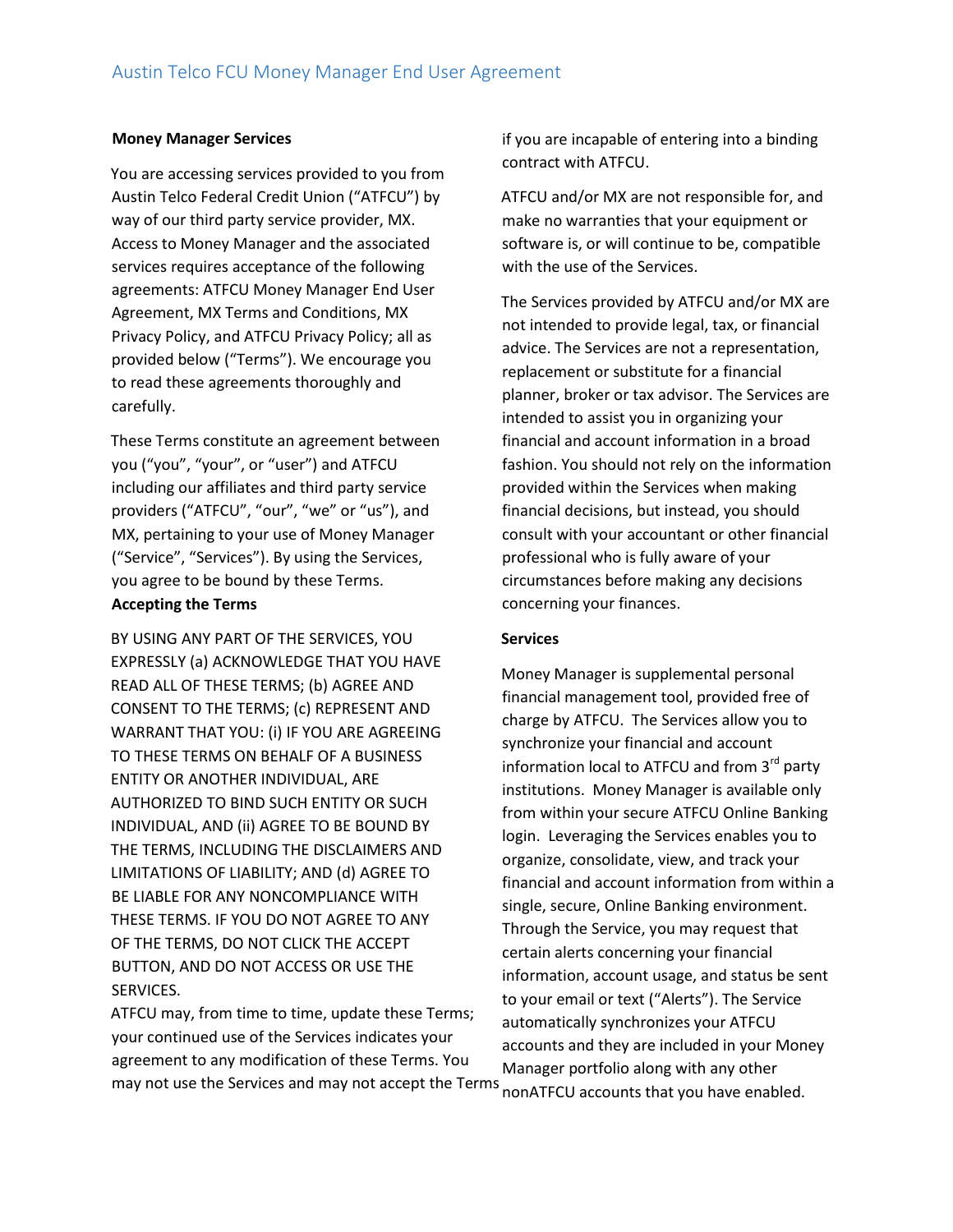and/or add, change, or delete features of the Services at its sole discretion, without notice to you. From time to time, ATFCU may modify the Services

 complete information during account setup may generated information. You agree to provide accurate, current and complete information about your accounts at other banks, organizations, or institutions when synchronizing them to Money Manager, and to maintain and update this information to keep it accurate, current and complete. You agree to not misrepresent your identity or your account information. Failure to provide accurate and prohibit your use of the Services or result in incorrectly From time to three between the services and **Marify grant ATFCU and/or MX, our the Services and ATFCU and the Mariformation has occurred use of Login Information has occurred use of Login Information has occurred in a matt** 

You are solely responsible for:

 security or access information used by you or anyone you authorize on your behalf to access the Services (collectively, "Login Information"), (a) maintaining the confidentiality and security of your login information, passwords, and any other

(collectively, "Login Information"),<br>(b) preventing unauthorized access to, or use of,  information, files, financial information or account data **in troubleshooting and technical support.**  that is stored or used in or with the Services (collectively, "Account Data"),

 ("Communications"), and (c) all electronic communications, including account holder information, email, and financial, accounting, and other data entered into the Service

 (d) any and all activities involving or effecting your financial information and accounts uploaded to the Service.

unauthorized use of Login Information has occurred. unauthorized use of any Login Information. We reserve **purposes.** You agree that ATFCU and/or MX are the right to deny you access to the Services (or any part not liable for any errors or delays in the content, thereof) if we reasonably believe that any loss, theft or or for any actions taken in reliance on the data ATFCU shall assume that any Communications received through use of the Login Information were sent or authorized by you. You agree to immediately notify ATFCU if you become aware of any loss, theft or

 **synchronization of your accounts within the interruptions. Login information or credentials**  are securely stored in an encrypted fashion. party institutions. **affiliates, partners, licensors, distributors and agents, permission to use the provided Login Information which enables the automatic Services, including updating and maintaining Account Data, and addressing errors or service ATFCU staff members do not have access to synchronized account information from 3rd** 

 **not contain personally identifiable to: conducting certain analytical research, Anonymous aggregate information (which does information) financial account balances, other financial or account data, and/or other available data collected through your use of the Services, may be used or licensed by MX for various purposes; including but not limited performance tracking, benchmarking, helping to improve products and services, and assisting** 

 or other assistance from ATFCU or MX, you support. To the extent that you request customer service agree that ATFCU and our third party service provider is authorized to access and view your Login Information, Account Data, and Communications to provide such assistance and

## **User Risks**

 or information available in the Service. The services which you may be able to access **Data and information provided by the Service is provided for informational purposes only, and is not intended for trading or transactional**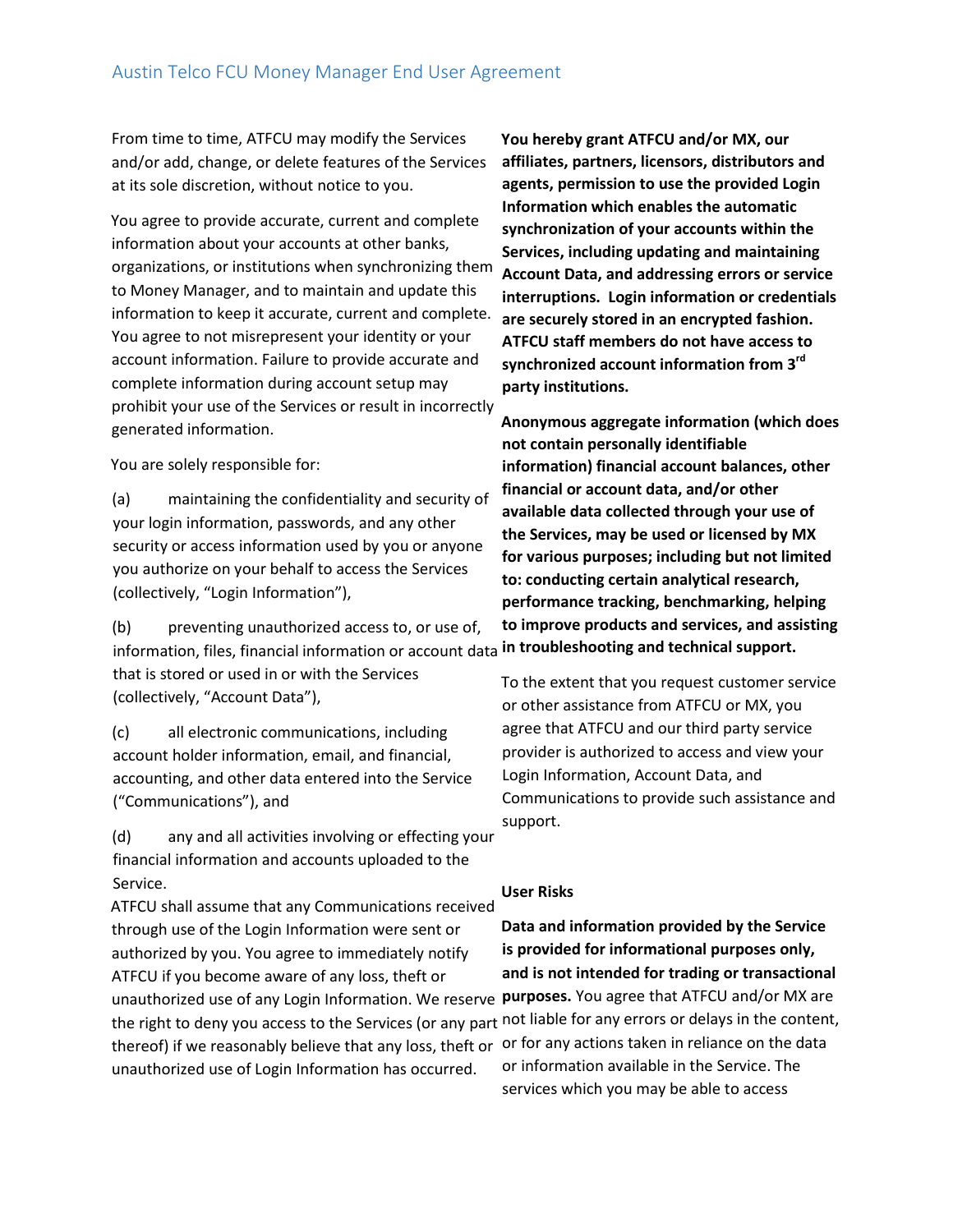portfolio. The Service provides links to selected institutions for your convenience only. We do not responsible for its services to you. We are not liable for any damages or costs of any type arising out of or in institution. You may also add information into your other web sites or which are not linked to the Service. STATUTORY OR OTHERWISE, RELATED TO THE of such information. Money Manager portfolio for accounts not available at (iv) ANY WARRANTY, EXPRESS, IMPLIED,<br>Money Manager portfolio for accounts not available at (iv) ANY WARRANTY, EXPRESS, IMPLIED, through the Service are services of the account holding INFORMATION, OR OTHER MATERIALS institutions you upload to your Money Manager endorse or recommend the services of any institution. AND THAT ANY ERRORS IN THE TECHNOLOGY The third party institution you select is solely any way connected with your use of the services of the In such case, you are solely responsible for the accuracy COMPREHENSIVENESS, COMPLETENESS,

## **Disclaimer of Warranties**

 YOU EXPRESSLY UNDERSTAND AND AGREE THAT: (a) YOUR USE OF THE SERVICES, THE SITE, AND OTHER CONTENT (INCLUDING THAT OF THIRD THE SERVICES OR THE SITE IS AT YOUR SOLE RISK; ALL INFORMATION, PRODUCTS, SERVICES, AND PARTIES) INCLUDED IN OR ACCESSIBLE FROM

 AND/OR MX ARE BEING PROVIDED "AS IS" AND "AS AVAILABLE"; (b) THE SERVICES, THE SITE, AND ALL CONTENT AND PRODUCTS ASSOCIATED WITH ATFCU

 AND ALL WARRANTIES WITH RESPECT TO THE SITE, THE YOUR OWN DISCRETION AND RISK; (c) TO THE MAXIMUM EXTENT PERMITTED BY LAW, ATFCU and/or MX, OUR AFFILIATES, PARTNERS, LICENSORS, EMPLOYEES, DISTRIBUTORS AND AGENTS, DISCLAIM ANY SERVICES, AND ANY THIRD-PARTY

SERVICES, IN WHOLE OR IN PART, INCLUDING<br>(i) ANY IMPLIED WARRANTY OF FITNESS FOR A PARTICULAR PURPOSE, MERCHANTABILITY,

 FUNCTIONALITY, TITLE AND NONINFRINGEMENT, (ii) REPRESENTATIONS AND WARRANTIES THAT THE SITE OR THE SERVICES WILL MEET YOUR REQUIREMENTS, WILL BE SECURE, OR THAT THE QUALITY OF ANY PRODUCTS, SERVICES,

 THE SITE AND/OR THE SERVICES WILL MEET WILL BE CORRECTED, PURCHASED OR OBTAINED BY YOU THROUGH YOUR EXPECTATIONS AND/OR REQUIREMENTS,

DEALING AND COURSE OF PERFORMANCE, (iii) REPRESENTATIONS AND IMPLIED WARRANTIES ARISING FROM COURSE OF

SERVICES, IN WHOLE OR IN PART, CORRECTNESS, LEGALITY, RELIABILITY OR ACCURACY OF THE SERVICES OR THIRD-PARTY

 BE SECURE, UNINTERRUPTED, TIMELY, VIRUSFREE OR ERROR-FREE, AND (v) ANY WARRANTY THAT THE SERVICES WILL

 THE SERVICES, THE RESULTS THAT MAY BE COMBINATION WITH ANY OTHER HARDWARE OR SOFTWARE; (vi) WARRANTIES RELATED TO THE ACCURACY OF ANY INFORMATION OBTAINED THROUGH OBTAINED FROM THE USE OF THE SERVICES, THE CORRECTION OF DEFECTS IN THE SERVICES, OR THAT THE SERVICES WILL OPERATE IN

(d) ANY MATERIAL DOWNLOADED, UPLOADED OR OTHERWISE OBTAINED THROUGH USE OF THE SITE AND/OR THE SERVICES IS DONE AT

 OTHER DEVICE OR LOSS OF DATA THAT RESULTS THIRDPARTY SERVICES; AND (e) YOU ARE SOLELY RESPONSIBLE FOR ANY DAMAGE TO YOUR COMPUTER SYSTEM OR FROM YOUR USE OF THE SERVICES OR

 USE OF THE SERVICES AND THAT (f) THE CURRENT STATE OF THE SITE AND THE SERVICES DOES NOT ALLOW FOR ERROR-FREE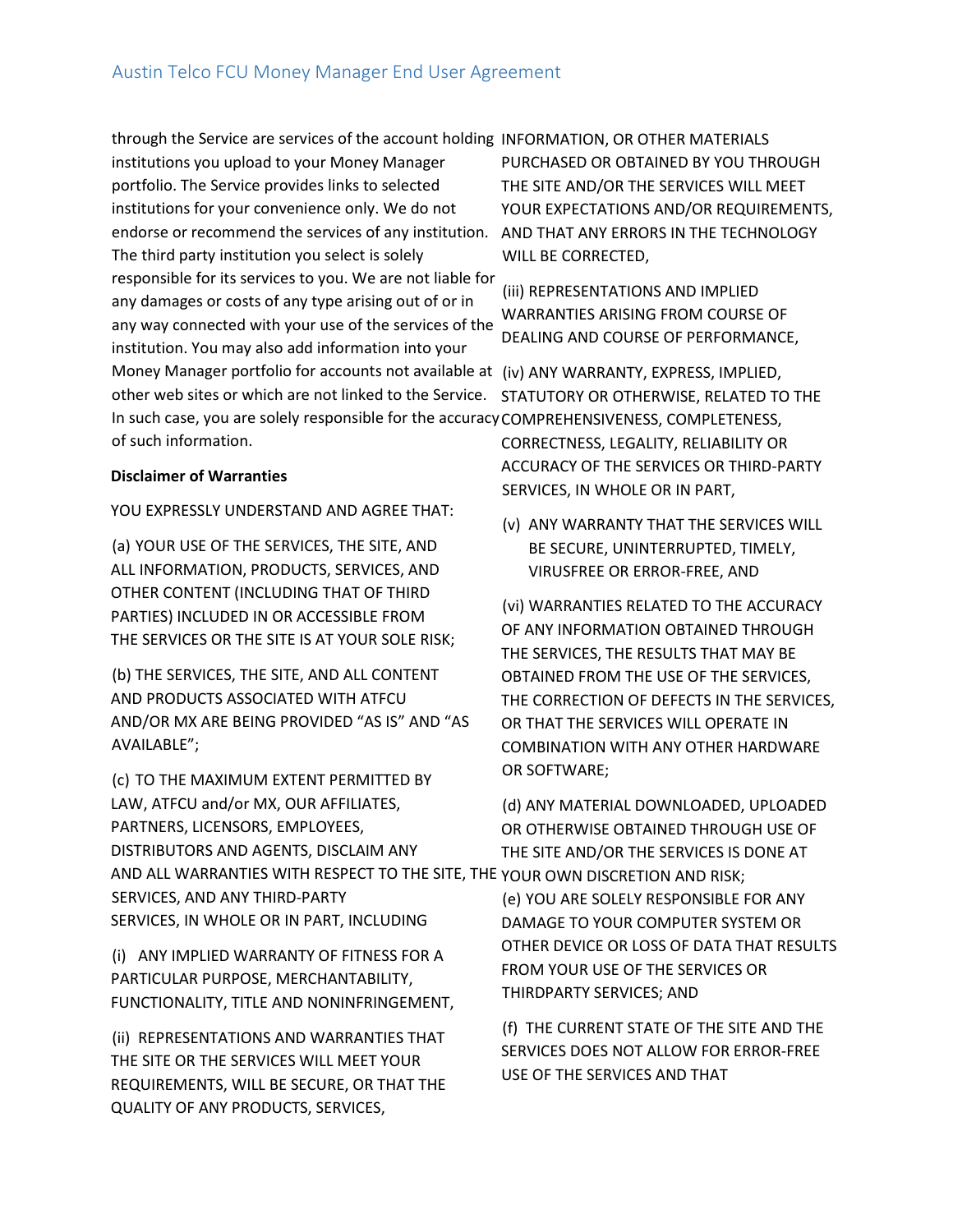INTERRUPTIONS, CRASHES, DOWNTIME AND DELAY IN SERVICES MAY OCCUR.

 EXCLUSIONS MAY NOT APPLY TO YOU. NO ADVICE OR INFORMATION, WHETHER ORAL OR WRITTEN, OBTAINED BY YOU FROM ATFCU OR MX PROVIDED THROUGH OR FROM THE SERVICES WILL CREATE ANY WARRANTY NOT EXPRESSLY STATED IN THESE TERMS. SOME JURISDICTIONS DO NOT ALLOW THE EXCLUSION OF CERTAIN WARRANTIES, SO SOME OF THE ABOVE

## **Limitations on Liability**

 LIABLE TO YOU OR ANY THIRD PARTY FOR ANY THEFT OF DATA, VIRUSES, SPYWARE, LOSS OF INFORMATION, LOSS OF PRIVACY, OR PECUNIARY LOSS ARISING OUT OF: TO THE MAXIMUM EXTENT PERMITTED BY LAW, ATFCU AND/OR MX, OUR AFFILIATES, PARTNERS, LICENSORS, EMPLOYEES, DISTRIBUTORS AND AGENTS SHALL NOT BE DAMAGES, CLAIMS OR LOSSES INCURRED, INCLUDING COMPENSATORY, INCIDENTAL, INDIRECT, DIRECT, SPECIAL, PUNITIVE, CONSEQUENTIAL, OR EXEMPLARY DAMAGES, HOWEVER CAUSED AND WHETHER BASED IN CONTRACT, TORT (INCLUDING NEGLIGENCE), PRODUCT LIABILITY OR OTHERWISE, INCLUDING DAMAGES FOR TELECOMMUNICATION FAILURES, LOSS, CORRUPTION, SECURITY OR PROFITS, BUSINESS INTERRUPTION, LOSS OF BUSINESS INTERINGTIONS, CRASS COMPRESS OR USE THE PURCHASE OR USE THE SITE OR THE SERVICES; OR INCOLS OR THE SERVICES; VEN IF ANY GOODS OR MATERITS OR NOTIFIES TO NEW THAN A SUCH DAMAGE CAUSE OR THE SERVICES; VEN IF ANY GOODS OR AN

SERVICES; (a) YOUR USE OR YOUR INABILITY TO USE THE

 INTERRUPTION, INACCURACY, ERROR OR (b) ARISING IN CONNECTION WITH YOUR USE OF THE SITE OR THE SERVICES, INCLUDING ANY

 OMISSION IN YOUR USE OF THE SERVICES; (c) ANY ACT OR OMISSION BY US IN (c) ANY ACT OR OMISSION BY US IN ADMINISTERING THE SITE OR THE SERVICES; OR

 SERVICES OF MERCHANTS OR SUPPLIERS THROUGH THE SITE OR THE SERVICES, EVEN IF SUCH DAMAGES, CLAIMS, OR LOSSES AND EVEN HAVE FAILED OF ITS ESSENTIAL PURPOSE. WE HAVE BEEN ADVISED OF THE POSSIBILITY OF IF A REMEDY SET FORTH HEREIN IS FOUND TO

ATFCU ASSUMES NO RESPONSIBILITY FOR ANY DAMAGE CAUSED BY YOUR ACCESS OR INABILITY TO ACCESS THE SITE OR THE SERVICES.

 ATFCU, MX AND YOU. ATFCU AND/OR MX THE LIMITATIONS OF DAMAGES SET FORTH IN THESE TERMS ARE FUNDAMENTAL ELEMENTS OF THE BASIS OF THE AGREEMENT BETWEEN WOULD NOT BE ABLE TO PROVIDE THE SERVICES WITHOUT SUCH LIMITATIONS.

 EVENT SHALL WE BE LIABLE TO YOU FOR DIRECT THIS LIMITED REMEDY IS AGREED TO BY YOU, ITS ESSENTIAL PURPOSE. NOTWITHSTANDING THE FOREGOING, IN NO DAMAGES CAUSED BY US IN EXCESS OF \$1.00. ATFCU, AND MX AND SURVIVES A FAILURE OF

 INCIDENTAL OR CONSEQUENTIAL DAMAGES, SO SOME STATES DO NOT ALLOW LIMITATIONS ON THE ABOVE LIMITATION MAY NOT APPLY TO YOU.

#### **Indemnification**

You agree, at your expense, to defend, indemnify, hold harmless, protect and fully compensate ATFCU and/or MX, our affiliates, and their respective officers, directors, employees, consultants, agents, distributors, partners, licensors and third-party providers from any and all claims, liability, damages, losses, expenses and costs (including attorneys' fees) caused by or arising from (a) a third-party claim, action or allegation of infringement based on your use of the Service or information, data,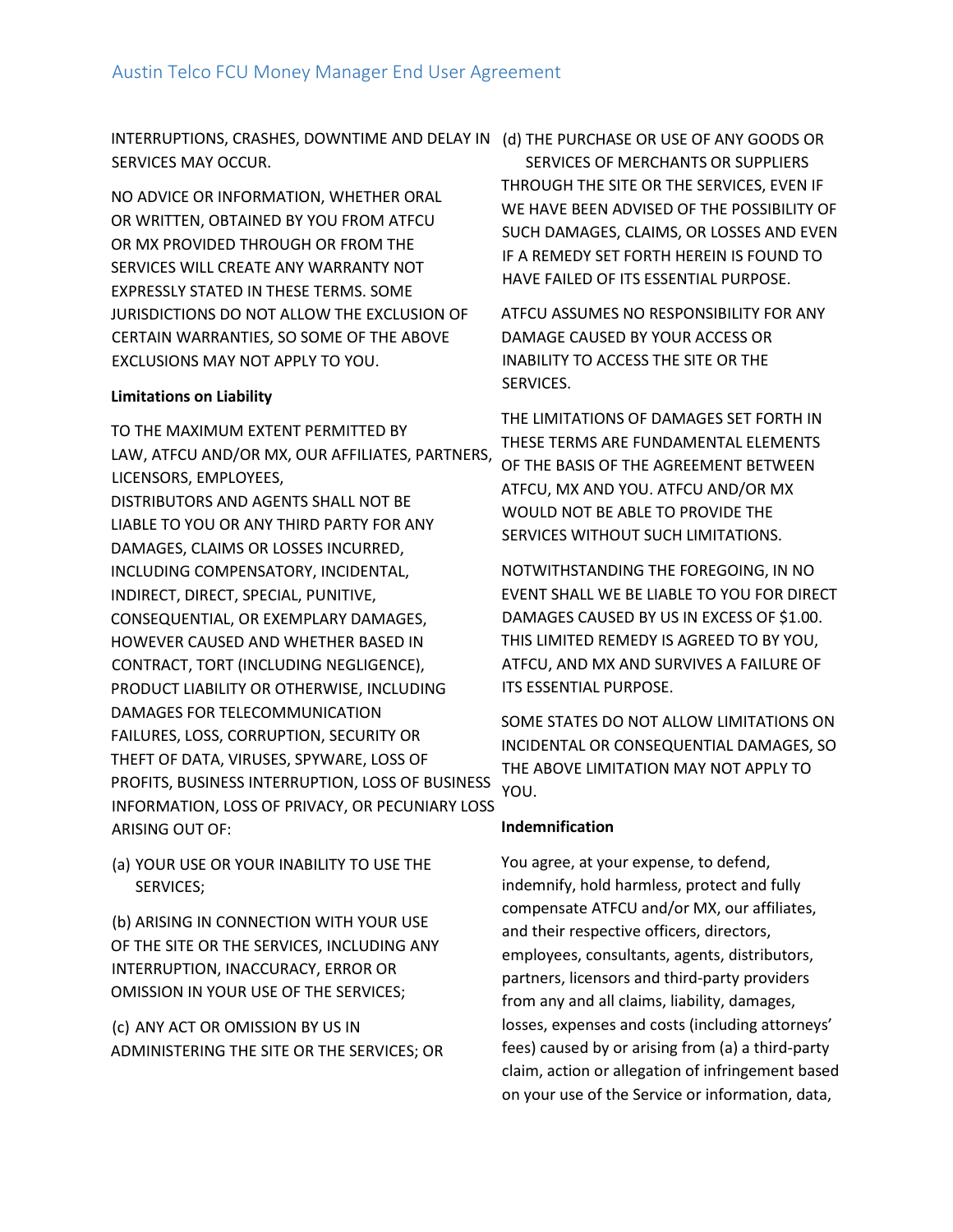any fraud, manipulation, or other violation of Law by you; (c) a breach of these Terms by you; (d) your acts or links to provider(s), (iv) access the providers' omissions; or (e) any third-party claim, action or purchase and sale of any services. For the avoidance of provide in the future, and (viii) take such other hereunder shall extend to indemnification based on the the actions described in (i) through (vii) above.<br>acts and omissions of your employees, consultants and<br>accessing and using the Services, you acts and omissions of your employees, consultants and files or other content you submitted or uploaded; (b) allegation brought against ATFCU and/or MX arising out update and maintain account information, (vi) of or relating to a dispute between its users over the terms and conditions of a contract or related to the doubt, if you are a business entity, your obligations

agents. **Third Party Institutions** 

 In connection with your use of the Services and as part Login Information and Account Data and that of the functionality of the Services, you may have access to certain online account information that may be made available by your bank, organizations, other provision of or access to Account Data. institutions including non-ATFCU account information available from others. ATFCU has no control over the

 access your Account Data. ATFCU does not guarantee your Institutions' availability within the Services. You agree that you may or may not be able to use the Services in conjunction with your whill the services fou ugree that you hay or hay not accuracy.<br>Be able to use the Services in conjunction with your<br>Institutions' services, and that ATFCU and MX disclaim Any transactions or informational activities any and all liability whatsoever for any actions or inactions on the part of your Institutions resulting in any inability to use the Services to access accounts, obtain data, download transactions, or otherwise use ortransactions or activities. You acknowledge that

**You acknowledge and agree when you access data and** associated with your Institutions(s). **information through the Services, your account access You acknowledge and agree that when ATFCU number(s), pin(s), password(s), security question(s) and answer(s), account number(s), login information, and any other security or access information, and the actual data in your user account(s) with such**  Institution(s) such as banks and other account holders, <sup>You further acknowledge and agree that (i)</sup> **including balances, credit card charges, debits and deposits as may be applicable, may be collected and stored in the Services by ATFCU and/or MX.** 

You expressly authorize ATFCU and/or MX, in conjunction with the operation and hosting of the Services, to use your Login Information to (i) collect Account Data, (ii) reformat and manipulate Account Data, (iii) create and provide hypertext websites using your Login Information, (v) address errors or service interruptions, (vii) enhance the type of data and services we can actions as are reasonably necessary to perform

In accessing and using the Services, you represent that you are the legal owner of the expressly appoint, ATFCU or MX as your agent further acknowledge that ATFCU and/or MX accuracy. you have the authority to appoint, and do with limited power of attorney to access and retrieve Account Data on your behalf. You does not review Account Data for completeness or accuracy, and further you agree that we are not responsible for its completeness or

 and/or MX assume no responsibility for such performed directly at any Institutions' website are not made through the Services and ATFCU you are solely responsible for any charges

# **Data, ATFCU and/or MX are acting as your and/or MX access and retrieve your Account agent and the agent on or behalf of providers.**

 synchronize or access the Account Data, (ii) Institutions may make changes to their our third party service provider, that may some Institutions may not allow the Services to websites, with or without notice to ATFCU or prevent or delay aggregation of information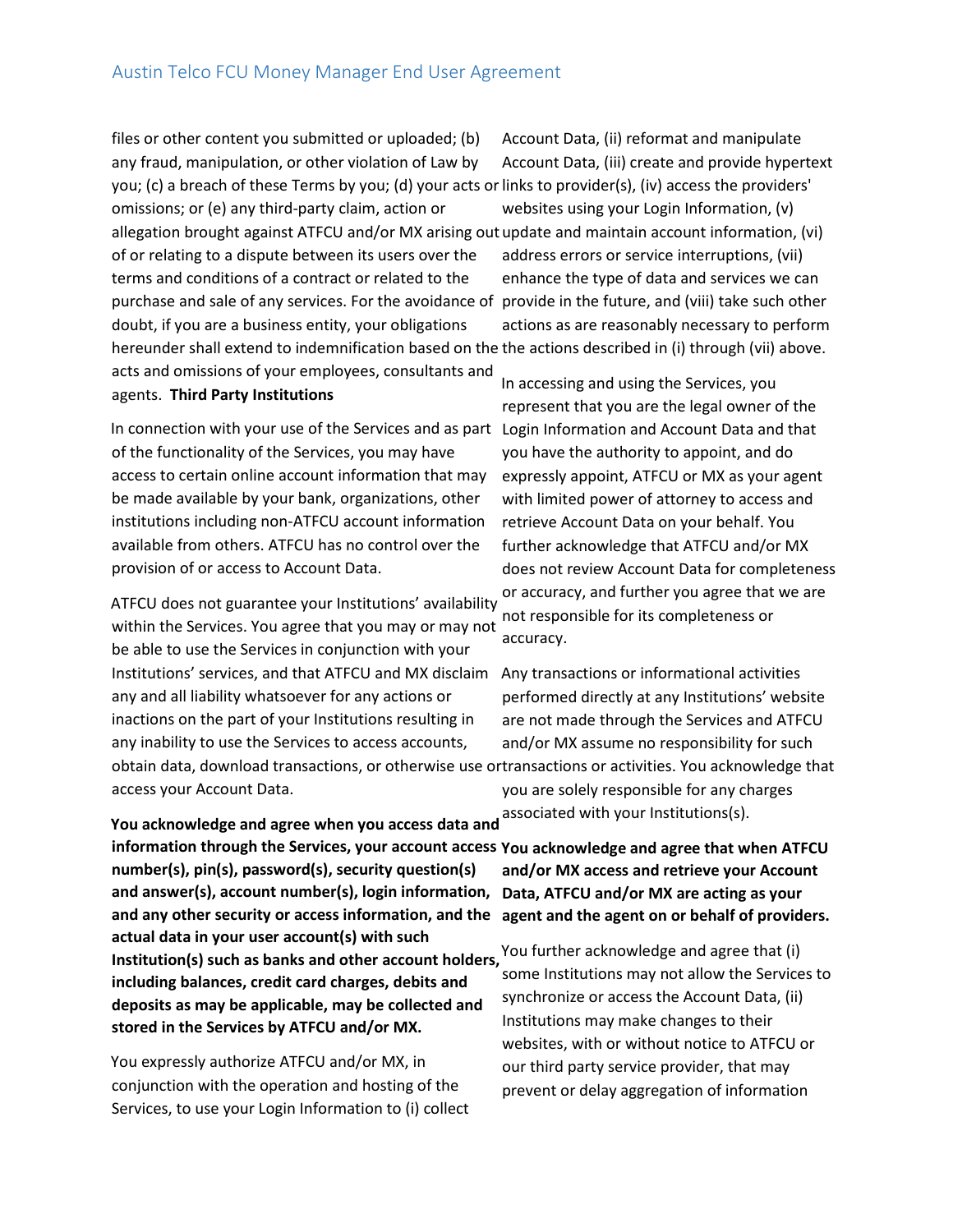Alerts you establish for accounts uploaded to the Service may be delayed as a result of the other the Service. Data nightly, so your most recent transactions may not discontinue the Service. **Delete Non-ATFCU or**  from such Institutions' websites, (iii) the Services may "refresh" the Account Data by collecting the Account be reflected in any account balances or other account information presented in the Services, and (iv) any institutions' delay in making information available to

Data, and in any case before making any transactions or **Data will remain stored by ATFCU and/or MX.** decisions based on such Account Data presented in the Services, you agree to check the last refresh date for

 the account and confirm with that applicable Institution ATFCU and/or MX may at any time terminate that Account Data is up to date and accurate. that the Account Data is correct or otherwise confirm

#### **Net Worth**

 You may add a home value estimate to your Money Manager portfolio when calculating your net worth. If contained in the Net Worth feature. and/or MX make no representation as to the accuracy 2) We and/or MX are required to do so by law; you elect to include your home's value in your net worth summary, you acknowledge and agree that the net worth summary is calculated based on information provided by you at your direction and that ATFCU of the net worth summary. **Data and information provided in the Net Worth feature is for informational purposes only, and is not intended for transactional purposes.** You agree that ATFCU, and/or MX are not liable for any errors or delays in the content, or for any actions you take in reliance on data and information

### **Modifications**

ATFCU and/or MX may modify, discontinue temporarily Telco FCU, 8929 Shoal Creek Blvd. Austin, TX 78757 or permanently, the Service without notice to you. You may reject the changes by discontinuing your use of the constitute your acceptance of and agreement with such service, delays or errors in the service. ATFCU and/or Service. Your continued use of the service will changes. Maintenance upon the Service may be performed from time to time resulting in interrupted

 should we excise our right to modify or MX shall not be liable to you or any third party **3rd Party Accounts** 

the Service.<br>button. The deleted account will be remove<br>In the event that you see a discrepancy in the Account **interview of your Account** *In*  accounts from your portfolio at any time by You may delete previously uploaded non-ATFCU selecting an account within your Money Manager portfolio and clicking on the 'Delete' button. The deleted account will be removed

#### **Termination of Service**

including: your access to the Services for any reason,

 including MX's End User License Agreement and/or MX Privacy Policy, or have acted in a manner which shows you do not intend to or are unable to comply with provisions of these Terms, the MX End User License Agreement and/or the MX Privacy Policy; 1) A breach in the provisioning of these Terms,

MX or has ceased to offer the Service to you; commercially viable. 3) ATFCU has terminated its relationship with 4) We or MX has deemed the Service no longer

#### **Contact Us**

For questions regarding the service, call us at 512302-5555 or 800-252-1310, or write to us at Austin

MX - End User License Agreement and Privacy Policy

As ATFCU's third party service provider, MX allows members to access the Personal Financial Management tool from within ATFCU Online Banking. When the tool is accessed, MX is collecting, using and retaining personal information as indicated in the MX Privacy Policy. By indicating your